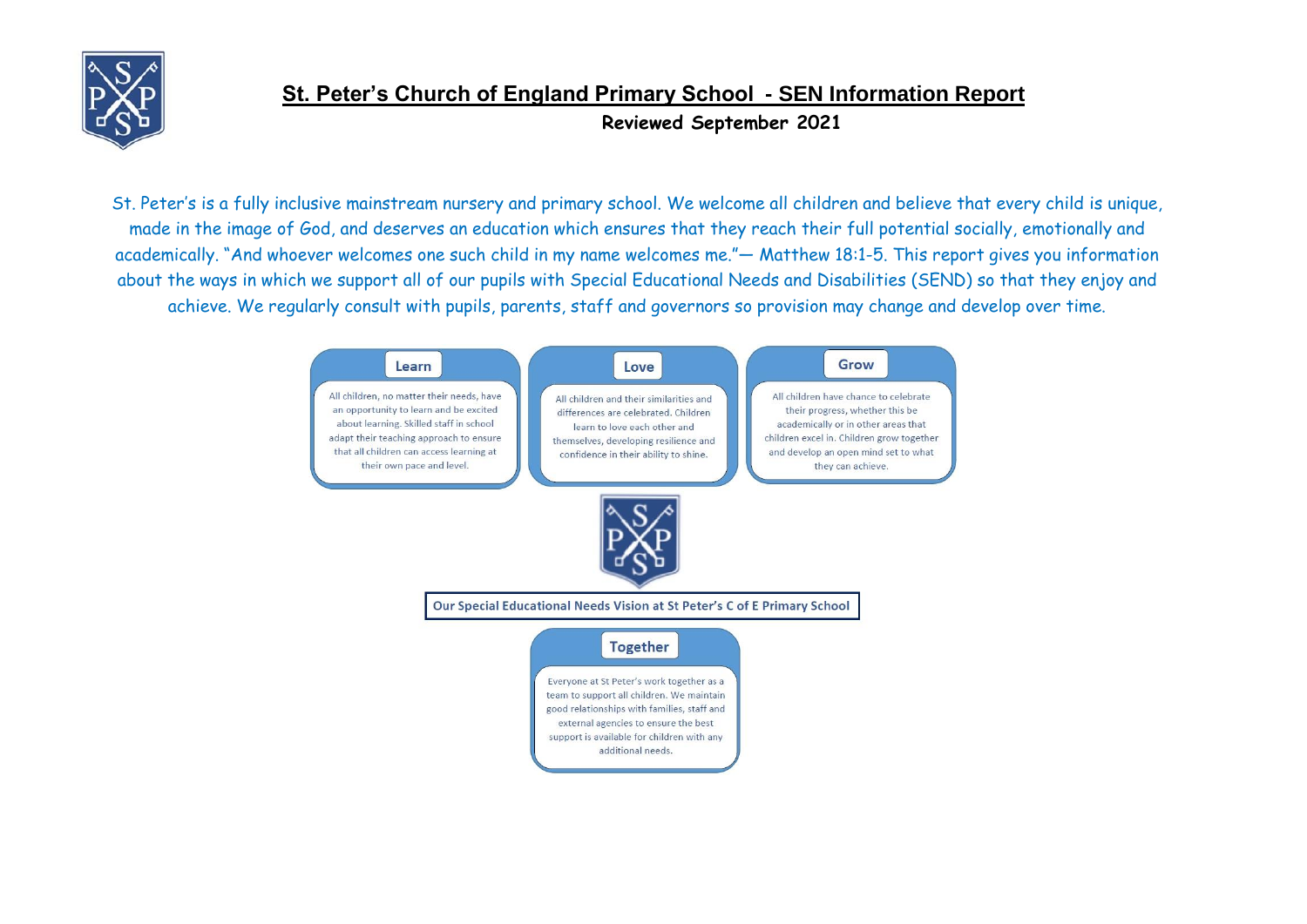| Regulations                                                                                                     | Question                                                                     | School response                                                                                                                                                                                                                                                                                                                                                                                                                                                                                                     |
|-----------------------------------------------------------------------------------------------------------------|------------------------------------------------------------------------------|---------------------------------------------------------------------------------------------------------------------------------------------------------------------------------------------------------------------------------------------------------------------------------------------------------------------------------------------------------------------------------------------------------------------------------------------------------------------------------------------------------------------|
| 1. The kinds of special<br>educational needs for<br>which provision is<br>made at the school                    | What kinds of SEND<br>do children have in<br>our school?                     | 'A pupil has SEN where their learning difficulty or disability calls for special<br>educational provision, namely provision different from or additional to that normally<br>available to pupils of the same age.' (SEN Code of Practice 2014)<br>We support a wide range of children with SEND in our school who have difficulties<br>with communication and interaction; cognition and learning; social, emotional and<br>mental health and sensory or physical difficulties.                                     |
| 2. Information related<br>to mainstream schools<br>about the school's<br>policies for the<br>identification and | How do you know if a<br>pupil has SEND and<br>how will they be<br>supported? | Our staff monitor closely the progress made by all children and ask for advice as<br>soon as they have concerns about any pupil.<br>Where a pupil is identified as having SEN, we aim to remove barriers to learning and<br>put effective provision in place. This is known as the graduated approach:<br>Assess $\rightarrow$ Plan $\rightarrow$ Do $\rightarrow$ Review                                                                                                                                           |
| assessment of pupils<br>with SEN                                                                                |                                                                              | Diagnostic assessment may be carried out by our SENDCo to pinpoint areas for<br>development and to inform target setting, or we may refer for specialist advice<br>and/or assessment by our Educational Psychologist or other outside agency.<br>Targeted activities are then implemented to support the child which may involve small<br>group work or 1:1 intervention. The progress made is very closely monitored and<br>evaluated in order to decide what the next steps are. This is a continual cycle and is |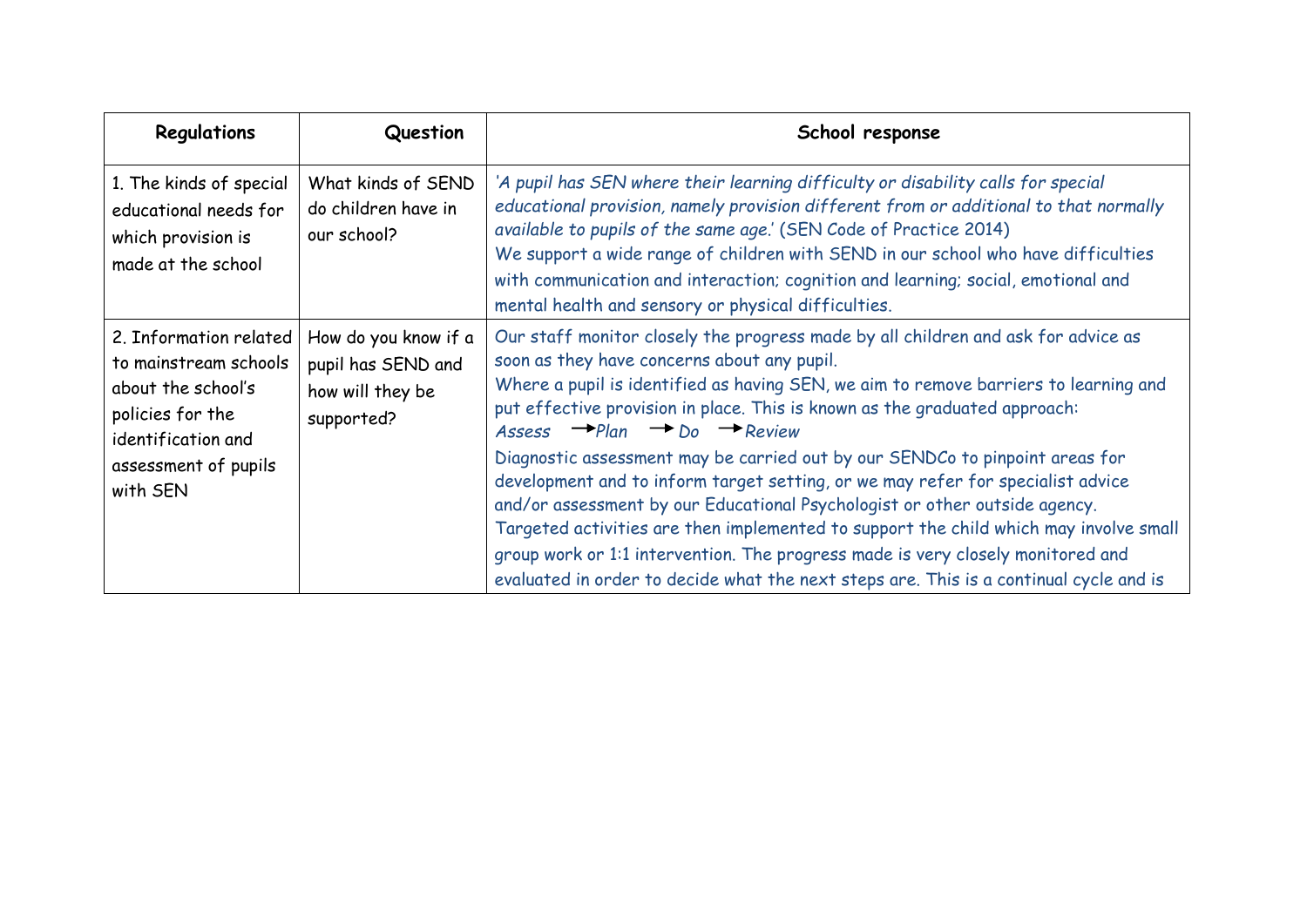

### **St. Peter's Church of England Primary School - SEN Information Report**

**Reviewed September 2021**

|                                                                                                                                         |                                                                    | recorded in an IEP (Individual Education Plan).<br>If it is decided to provide a pupil with SEN support then parents/carers will be<br>formally notified although we aim to engage in an earlier discussion to discuss<br>concerns whenever appropriate. The teacher should agree in consultation with the<br>parent and the pupil the adjustments, interventions and support to be put in place, as<br>well as the expected impact on progress, development or behaviour, along with a clear<br>date for review.<br>If we have taken relevant and purposeful action to identify, assess and meet the SEN<br>of the pupil and they have not made expected progress, we may request an Education,<br>Health and Care needs assessment (replacement for Statements of Educational<br>Need). |
|-----------------------------------------------------------------------------------------------------------------------------------------|--------------------------------------------------------------------|-------------------------------------------------------------------------------------------------------------------------------------------------------------------------------------------------------------------------------------------------------------------------------------------------------------------------------------------------------------------------------------------------------------------------------------------------------------------------------------------------------------------------------------------------------------------------------------------------------------------------------------------------------------------------------------------------------------------------------------------------------------------------------------------|
| 3. Information about<br>the school's policies<br>for making provision<br>for pupils with SEN<br>whether or not pupils<br>have EHC plans | Where can I find<br>information about<br>the school SEN<br>Policy? | Our SEND Policy will give you the information you need about how we make provision<br>for all pupils with SEND. This is available on our school website or from the school<br>office. If you would like to discuss our SEND provision or find out more, please<br>contact the school SENDCo who would be more than happy to meet with you - Mrs<br>Leanne Stubbs on 01706 648195                                                                                                                                                                                                                                                                                                                                                                                                          |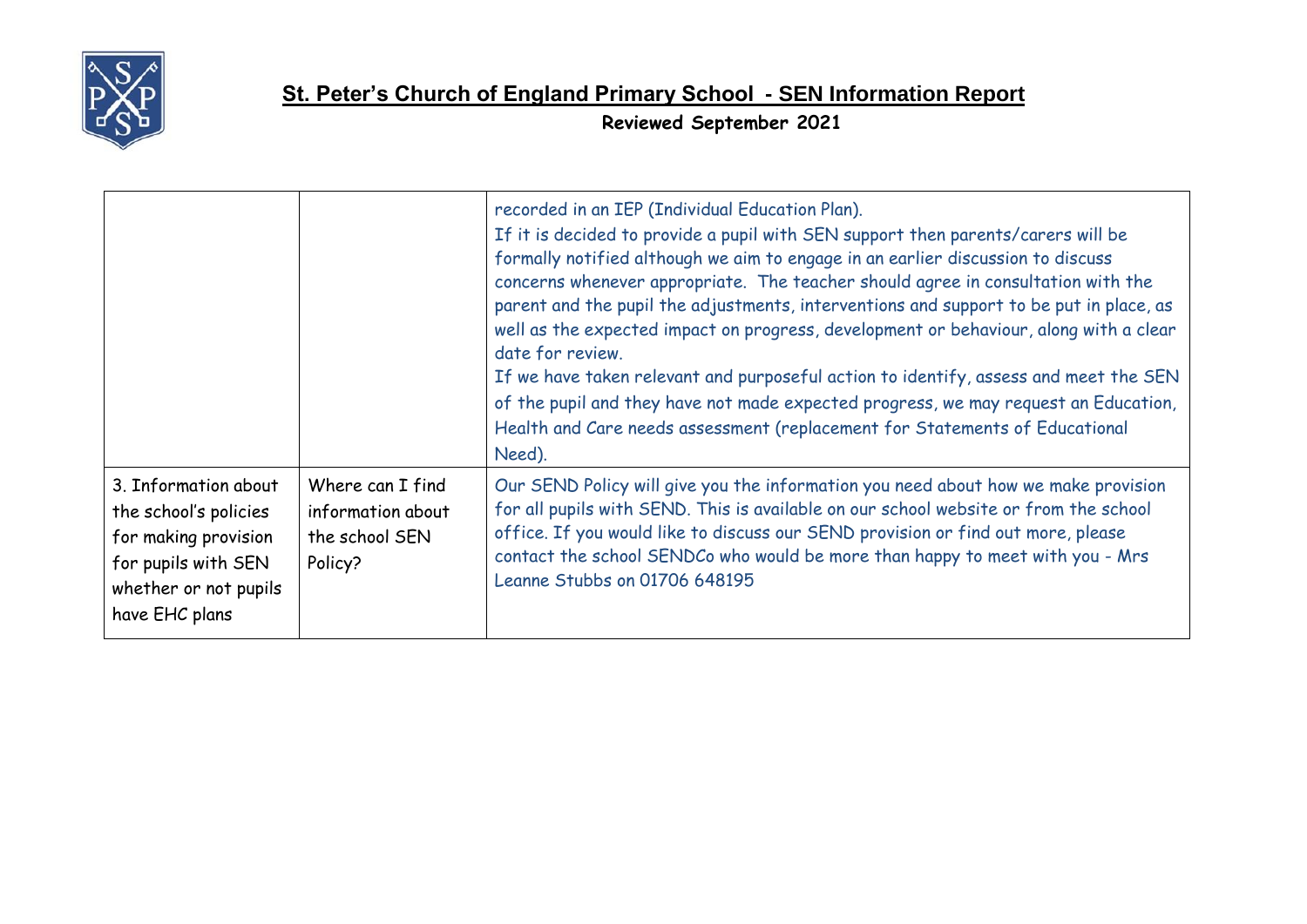| How will I know that<br>3a. How the school<br>my child is making<br>evaluates the<br>effectiveness of its<br>progress?<br>provision for such<br>pupils | Children are continuously monitored and assessed. However every 8 weeks teachers<br>formally review children's progress and attainment in 'Pupil Progress' meetings. Any<br>child causing concern is discussed and a plan is put in place to address these concerns.<br>The impact of intervention is very closely monitored and evaluated to ensure that the<br>child is making progress. Teachers meet with parents/carers to discuss concerns,<br>involve them in the plan for intervention and to review progress at regular intervals.<br>Parents/carers receive a formal written report at the end of the year.<br>The school's SEN Governor regularly monitors and evaluates the effectiveness of our<br>SEND provision. |
|--------------------------------------------------------------------------------------------------------------------------------------------------------|---------------------------------------------------------------------------------------------------------------------------------------------------------------------------------------------------------------------------------------------------------------------------------------------------------------------------------------------------------------------------------------------------------------------------------------------------------------------------------------------------------------------------------------------------------------------------------------------------------------------------------------------------------------------------------------------------------------------------------|
|--------------------------------------------------------------------------------------------------------------------------------------------------------|---------------------------------------------------------------------------------------------------------------------------------------------------------------------------------------------------------------------------------------------------------------------------------------------------------------------------------------------------------------------------------------------------------------------------------------------------------------------------------------------------------------------------------------------------------------------------------------------------------------------------------------------------------------------------------------------------------------------------------|

| 3b. The school's<br>arrangements for<br>assessing and<br>reviewing the<br>progress of pupils<br>with special<br>educational needs | How do you check<br>and review the<br>progress of my child<br>and how will I be<br>involved? | We believe that parents are the first educators of their children and we aim to work<br>together so that children reach their full potential. As part of this, there is at least<br>a termly meeting with parents of SEND pupils so that progress and provision can be<br>discussed and reviewed.<br>Parents are fully involved in the Assess, Plan, Do, Review process.<br>The progress of children with speech, language and communication needs is assessed<br>and reviewed regularly throughout the year by individual children's Speech &<br>Language Therapists in consultation with staff and parents.<br>A cycle of consultation; meetings, target setting and reviews takes place for children<br>with Educational Psychology involvement.<br>For children with EHC plans an annual review takes place. |
|-----------------------------------------------------------------------------------------------------------------------------------|----------------------------------------------------------------------------------------------|------------------------------------------------------------------------------------------------------------------------------------------------------------------------------------------------------------------------------------------------------------------------------------------------------------------------------------------------------------------------------------------------------------------------------------------------------------------------------------------------------------------------------------------------------------------------------------------------------------------------------------------------------------------------------------------------------------------------------------------------------------------------------------------------------------------|
|-----------------------------------------------------------------------------------------------------------------------------------|----------------------------------------------------------------------------------------------|------------------------------------------------------------------------------------------------------------------------------------------------------------------------------------------------------------------------------------------------------------------------------------------------------------------------------------------------------------------------------------------------------------------------------------------------------------------------------------------------------------------------------------------------------------------------------------------------------------------------------------------------------------------------------------------------------------------------------------------------------------------------------------------------------------------|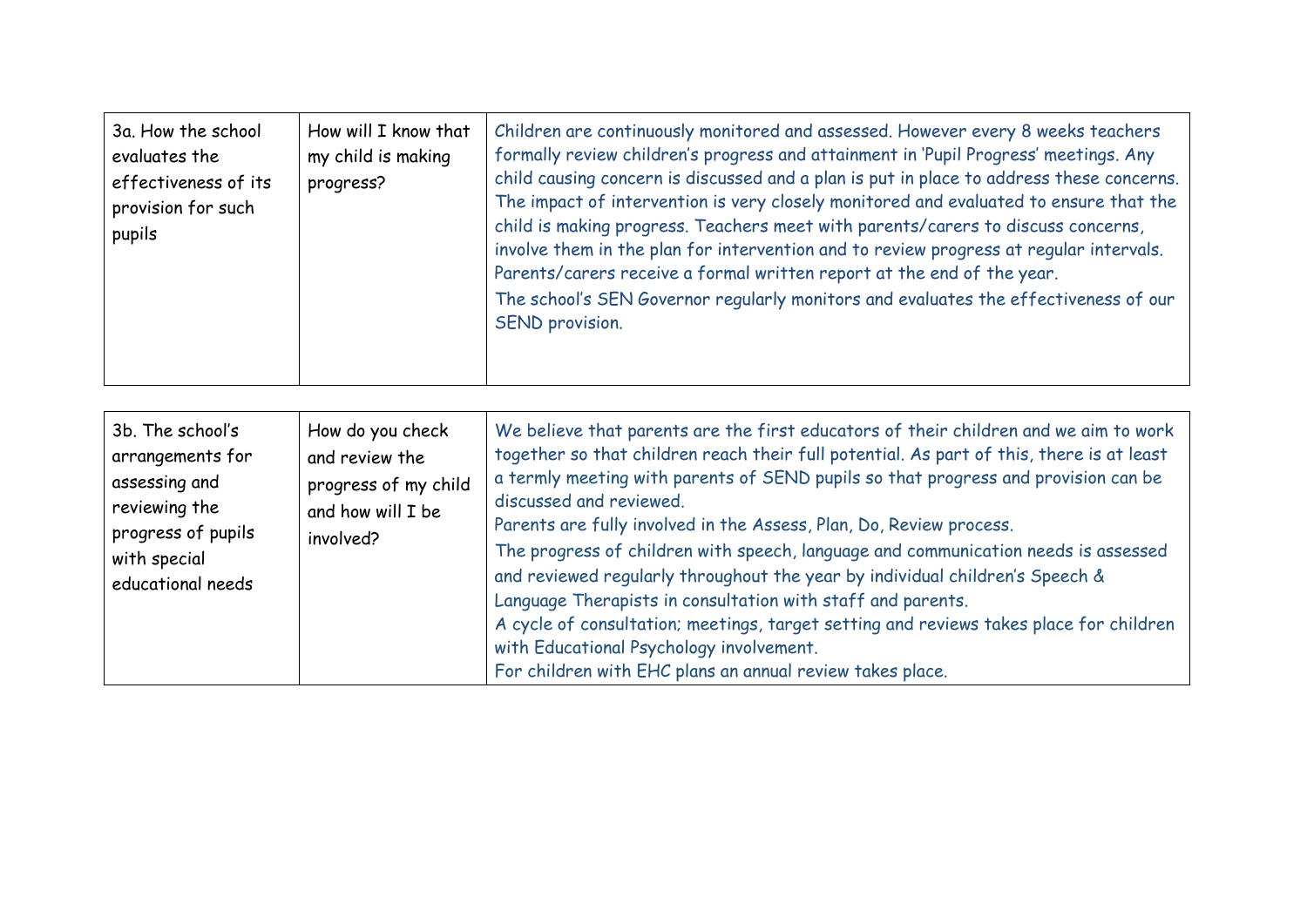

| 3c. The school's<br>approach to teaching<br>pupils with SEN | How do staff help<br>pupils with SEND? | Our staff have the highest possible expectations for all pupils including those with<br>SEND. All teaching is based on building on what children already know, can do and<br>understand, and moving this on to the next stage. Our teachers implement a variety<br>of different teaching methods which aim to remove barriers to learning so that<br>children enjoy learning and achieve well. This may involve using practical materials or<br>adapting resources so that they can access the curriculum. If children require<br>additional support, specific interventions will be put in place and progress monitored<br>closely. These interventions will be delivered by teachers or skilled teaching<br>assistants.<br>Staff engage in regular professional development to ensure they are fully skilled to<br>support children with SEND effectively. |
|-------------------------------------------------------------|----------------------------------------|--------------------------------------------------------------------------------------------------------------------------------------------------------------------------------------------------------------------------------------------------------------------------------------------------------------------------------------------------------------------------------------------------------------------------------------------------------------------------------------------------------------------------------------------------------------------------------------------------------------------------------------------------------------------------------------------------------------------------------------------------------------------------------------------------------------------------------------------------------------|
|-------------------------------------------------------------|----------------------------------------|--------------------------------------------------------------------------------------------------------------------------------------------------------------------------------------------------------------------------------------------------------------------------------------------------------------------------------------------------------------------------------------------------------------------------------------------------------------------------------------------------------------------------------------------------------------------------------------------------------------------------------------------------------------------------------------------------------------------------------------------------------------------------------------------------------------------------------------------------------------|

| 3d. How the school     | What adjustments     | Our school is safe and we do our best to make it welcoming to the whole community.      |
|------------------------|----------------------|-----------------------------------------------------------------------------------------|
| adapts the curriculum  | are made so children | We have a broad and balanced curriculum which is accessible to all our pupils including |
| and learning           | can learn and        | those with SEND. All safeguarding procedures and risk assessments are in place and      |
| environment for pupils | achieve?             | adhered to by all staff. We implement many different strategies to help SEND            |
| with SEN               |                      | children progress in school which may include a differentiated curriculum, practical    |
|                        |                      | resources and different degrees of adult support. We have accessible ramps to doors     |
|                        |                      | and a disabled toilet. An Accessibility Plan is in place and available from our school  |
|                        |                      | website which details our statutory duties in line with the Equality Act 2010.          |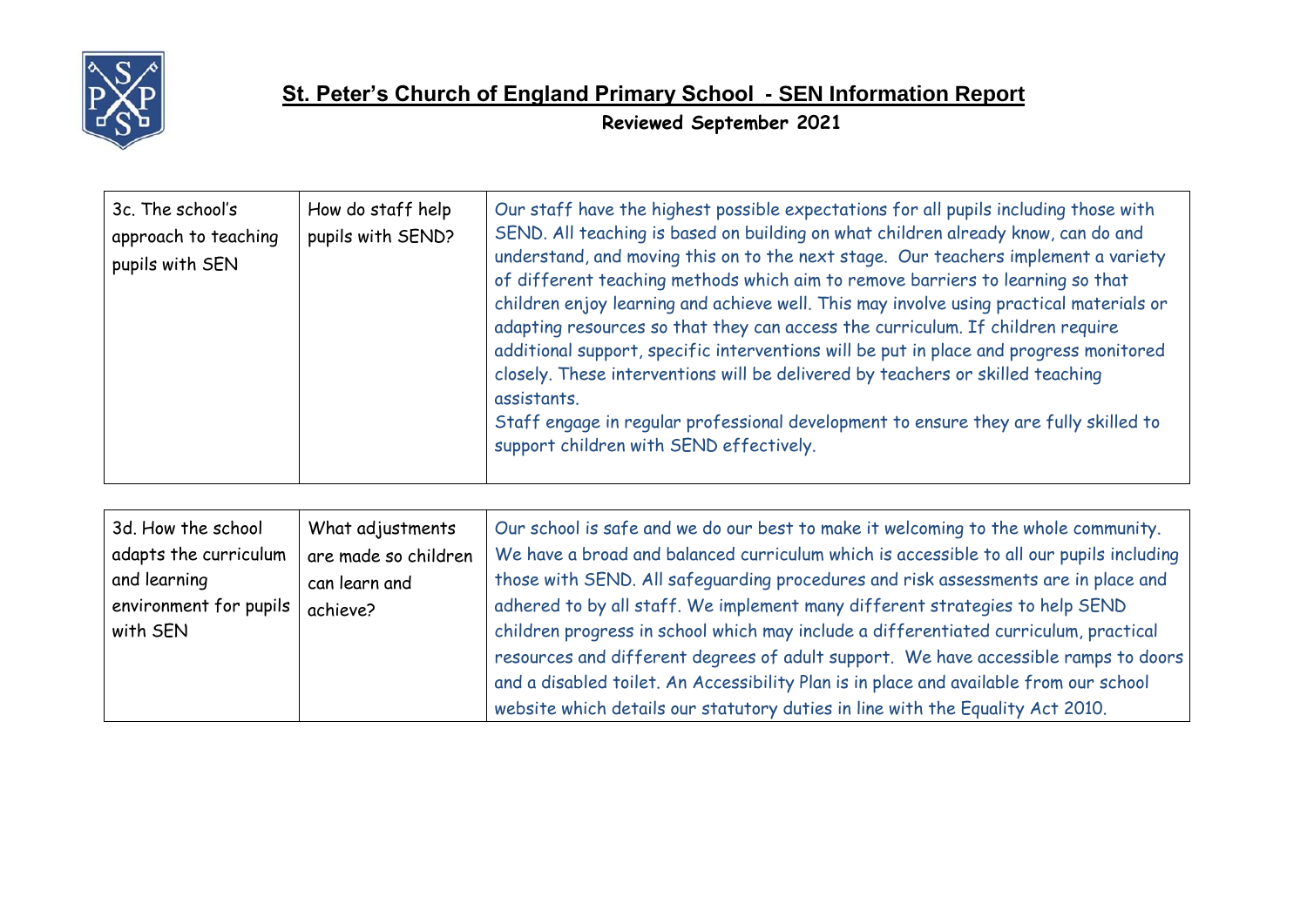| 3e. Additional support<br>for learning that is<br>available to pupils with<br><b>SEN</b>                                              | Is there any extra<br>support available to<br>help pupils with<br>SEND with their<br>learning?                                                                             | We have a range of skilled staff to support pupils and address any additional needs<br>they have. We support children in the classroom through quality first teaching and also<br>implement a wide range of personalised interventions delivered by highly trained<br>teachers and teaching assistants. The professional development of all our staff is an<br>ongoing process. Members of staff across the school are trained in the following areas:<br>Speech and Language, Precision Teaching, Clicker, BRSP, First Class at Number 1 and<br>2, Success @ Arithmetic, Talk Boost and Early Talk Boost.<br>We also call on the expertise of Rochdale Additional Needs Service who has a team<br>of highly skilled staff that support the school in meeting the needs of children with<br>specific needs eq. Autism, the hearing impaired and visually impaired.<br>The school SENDCo coordinates and monitors the effectiveness of this provision. |
|---------------------------------------------------------------------------------------------------------------------------------------|----------------------------------------------------------------------------------------------------------------------------------------------------------------------------|-------------------------------------------------------------------------------------------------------------------------------------------------------------------------------------------------------------------------------------------------------------------------------------------------------------------------------------------------------------------------------------------------------------------------------------------------------------------------------------------------------------------------------------------------------------------------------------------------------------------------------------------------------------------------------------------------------------------------------------------------------------------------------------------------------------------------------------------------------------------------------------------------------------------------------------------------------|
| 3f. Activities that are<br>available for pupils<br>with SEN in addition<br>to those available in<br>accordance with the<br>curriculum | What social, before<br>and after school and<br>other activities are<br>available for pupils<br>with SEND? How can<br>my child and I find<br>out about these<br>activities? | St. Peter's is a fully inclusive school and thus everything we offer can be accessed by<br>all pupils including those with SEND. We offer a wide range of extra-curricular<br>activities including sports clubs, craft club, cookery club, science club and many<br>others. We also offer regular school trips to enrich our curriculum and these trips<br>are fully accessible for pupils with SEND. Details of these are sent home throughout<br>the year.<br>Pupils that have a disability are supported effectively before/after school, and at<br>break/lunch times if necessary.                                                                                                                                                                                                                                                                                                                                                                |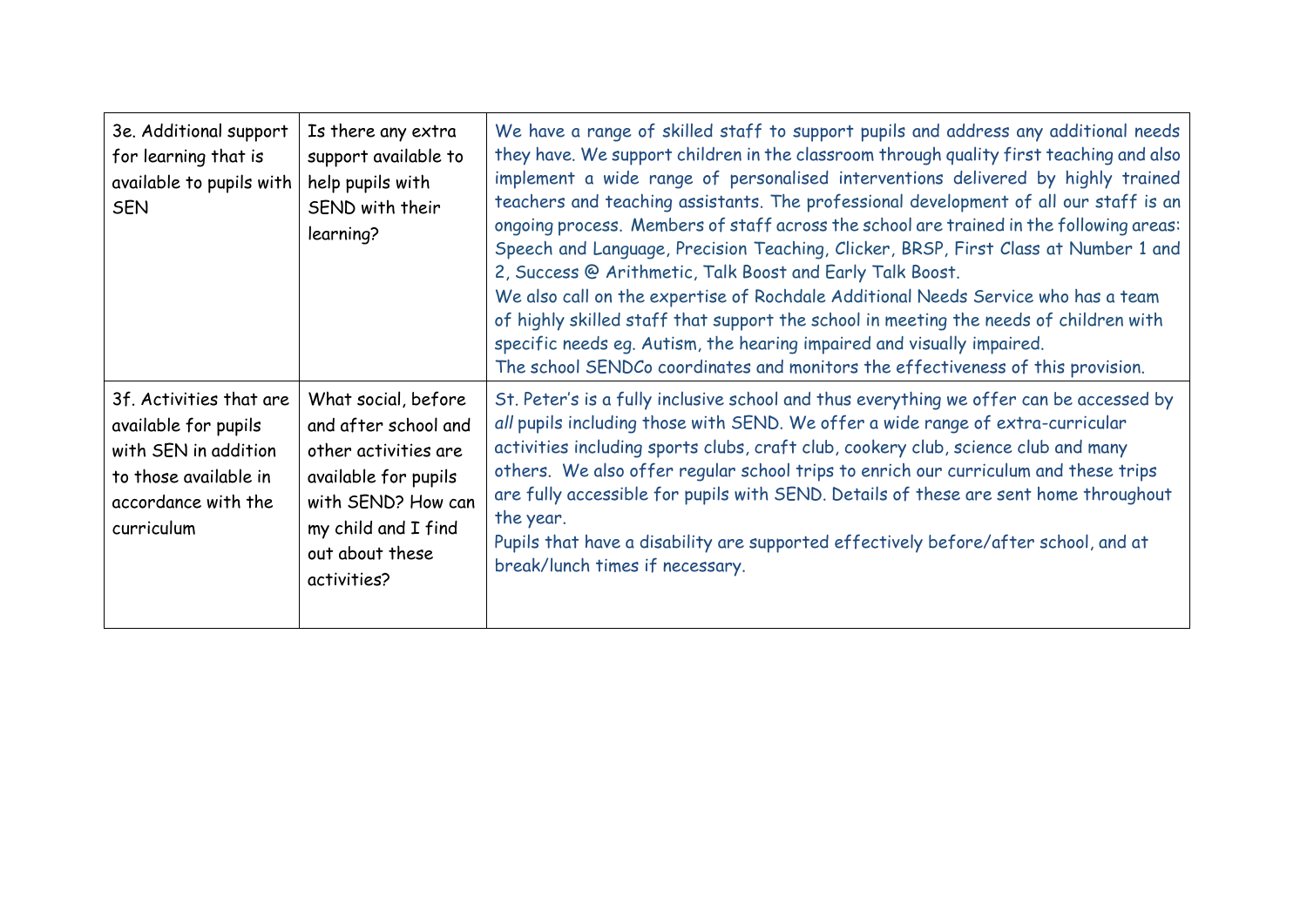

| 3g. Support that is<br>available for improving<br>the emotional and<br>social development of<br>pupils with SEN                                                              | What support will<br>there be for my<br>child's overall well<br>being?                                                 | We aim to meet the holistic needs of our pupils which includes their social and<br>emotional development so they are able to reach their full potential.<br>Children with specific social, mental or emotional health needs are supported by our<br>Pastoral Officer who offers a wide range of support including group sessions, 1:1<br>mentoring and parent support sessions. We also engage, if necessary, with other<br>support services such as the Educational Psychology Service, Healthy Young Minds<br>(CAMHS) and other agencies.                                                                                                                                                              |
|------------------------------------------------------------------------------------------------------------------------------------------------------------------------------|------------------------------------------------------------------------------------------------------------------------|----------------------------------------------------------------------------------------------------------------------------------------------------------------------------------------------------------------------------------------------------------------------------------------------------------------------------------------------------------------------------------------------------------------------------------------------------------------------------------------------------------------------------------------------------------------------------------------------------------------------------------------------------------------------------------------------------------|
| 4. In relation to<br>mainstream schools,<br>the name and contact<br>details of the SEN<br>Coordinator                                                                        | Who should I contact<br>if I want to find out<br>more about how the<br>school supports<br>pupils with<br>SEND?         | The SEN Coordinator (SENDCo) is Mrs Leanne Stubbs.<br>Please contact school to arrange an appointment or call the school number if you have<br>any questions or concerns.                                                                                                                                                                                                                                                                                                                                                                                                                                                                                                                                |
| 5. Information about<br>the expertise and<br>training of staff in<br>relation to children<br>and young people with<br>SEN and how<br>specialist expertise<br>will be secured | How are the adults in<br>school helped to<br>work with children<br>with an SEND and<br>what training have<br>they had? | Our school provides high quality teaching and learning for all children, including those<br>with SEND. Training needs are continually being identified and addressed. This may<br>include whole school training on SEND issues or to support identified groups of<br>learners, such as pupils with autism, dyslexia, etc. Teachers and support staff<br>regularly attend training courses run by experienced school staff including the<br>SENDCo as well as Rochdale REAL Trust and other outside agencies that are relevant<br>to the needs of specific children e.g .Rochdale Additional Needs Service (RANS) or<br>medical /health training delivered by the School Health Team, Specialist Epilepsy |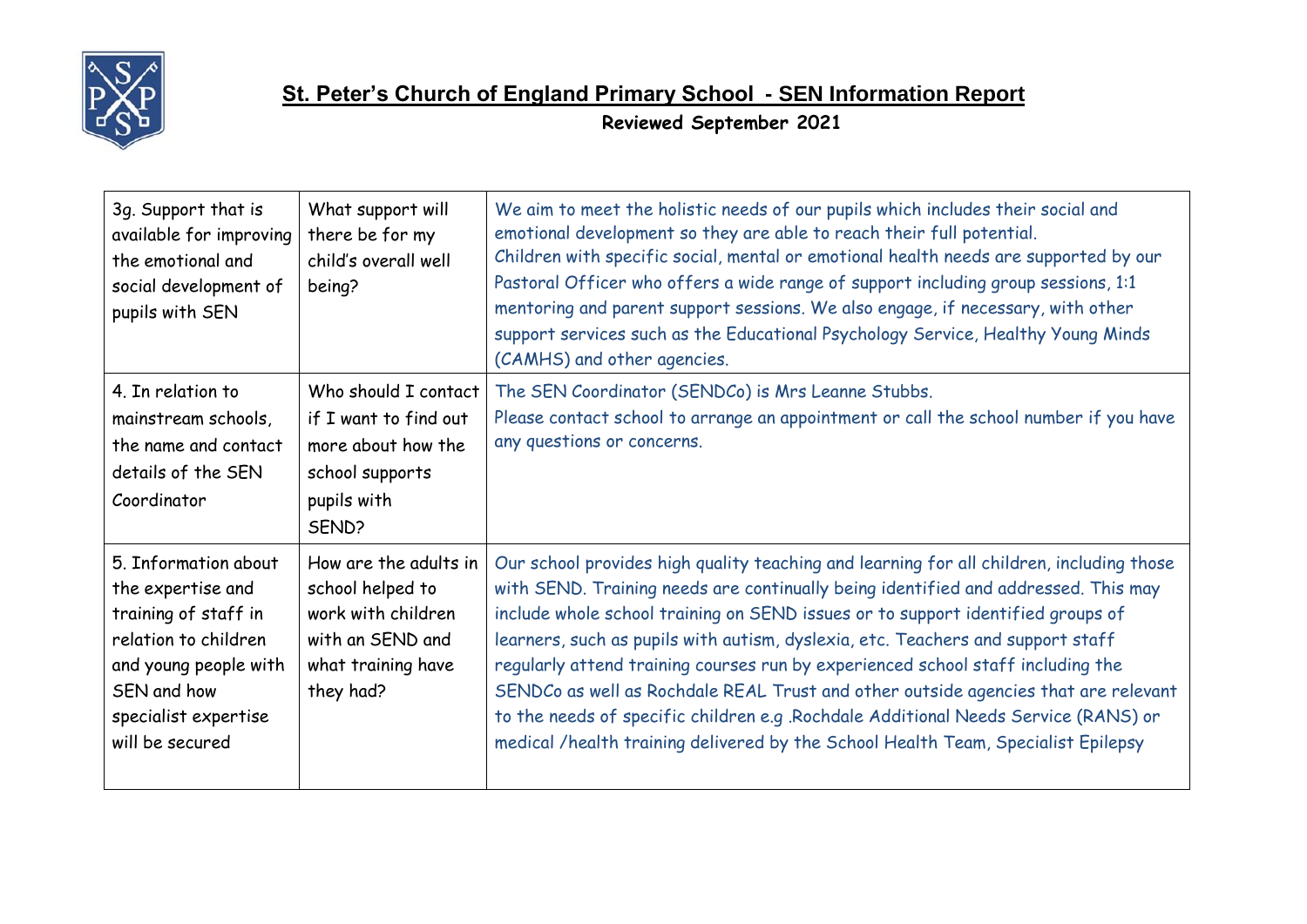|  | Nurse, etc. Staff work closely with these specialists who provide advice or direct<br>support as appropriate. |
|--|---------------------------------------------------------------------------------------------------------------|
|  |                                                                                                               |

| 6. Information about<br>how equipment and<br>facilities to support<br>children with SEN will<br>be secured | What happens if my<br>child needs specialist<br>equipment or other<br>facilities? | All day to day teaching areas are fully accessible to all learners including those with<br>SEND. School may provide SEND equipment where appropriate in consultation with<br>specialist agency advice. The Local Authority/Health Services provide specialist<br>equipment such as wheelchairs / standing frames / laptops etc when recommended by<br>a relevant specialist.<br>When necessary, the School Health Team support us in writing Care Plans for pupils<br>with additional needs. Parents/carers are fully involved in this process by attending<br>these meetings and providing vital information.<br>Please see school's Accessibility Plan for further information. |
|------------------------------------------------------------------------------------------------------------|-----------------------------------------------------------------------------------|-----------------------------------------------------------------------------------------------------------------------------------------------------------------------------------------------------------------------------------------------------------------------------------------------------------------------------------------------------------------------------------------------------------------------------------------------------------------------------------------------------------------------------------------------------------------------------------------------------------------------------------------------------------------------------------|
|------------------------------------------------------------------------------------------------------------|-----------------------------------------------------------------------------------|-----------------------------------------------------------------------------------------------------------------------------------------------------------------------------------------------------------------------------------------------------------------------------------------------------------------------------------------------------------------------------------------------------------------------------------------------------------------------------------------------------------------------------------------------------------------------------------------------------------------------------------------------------------------------------------|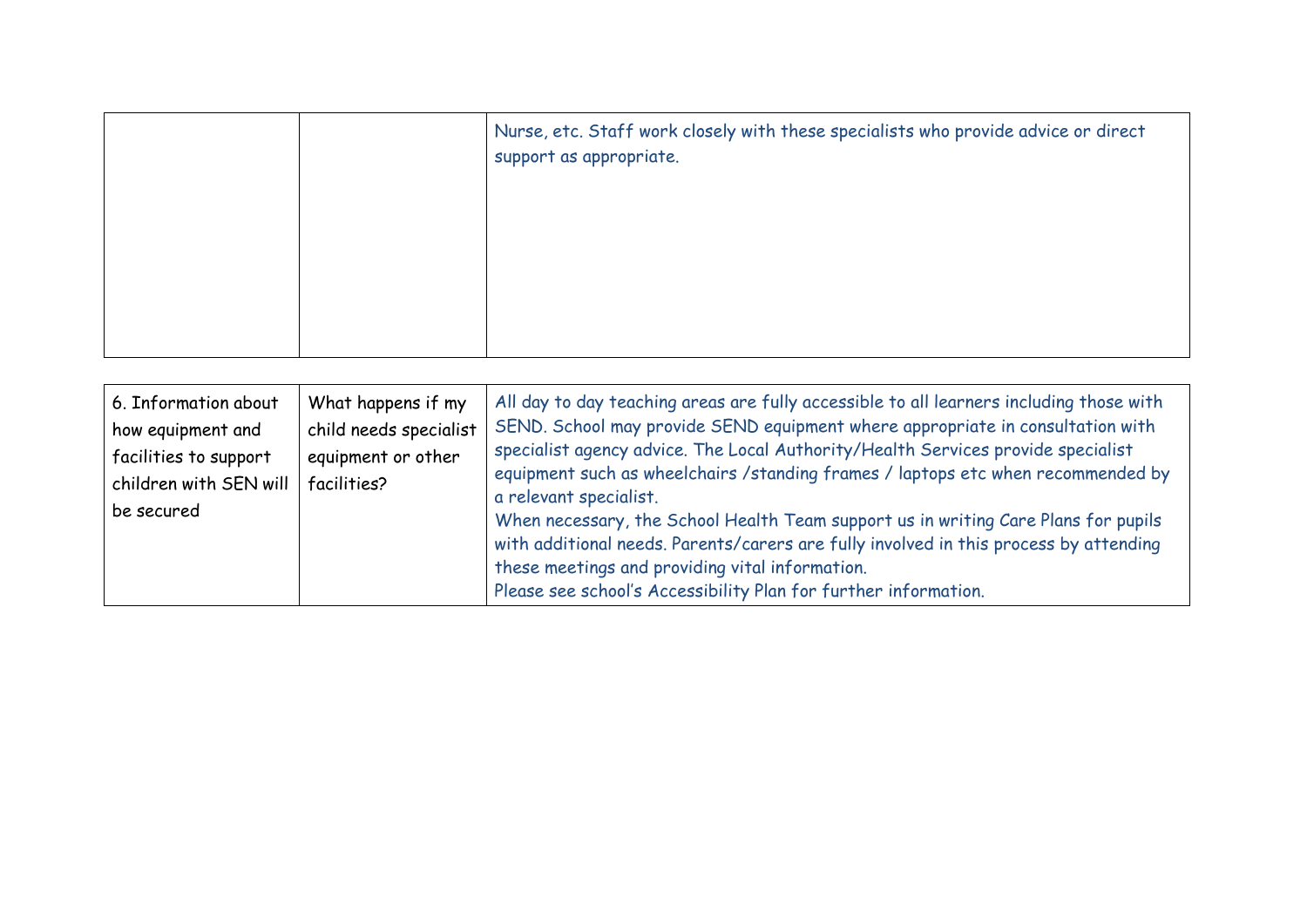

# **St. Peter's Church of England Primary School - SEN Information Report**

**Reviewed September 2021**

| How will I be<br>7. The arrangements<br>for consulting parents<br>involved with planning<br>for and supporting<br>of children with SEN<br>my child's learning?<br>about, and involving<br>such parents in, the<br>education of their<br>child. | We actively encourage parents to be fully engaged and involved in their child's<br>education and meet to discuss any concerns that arise as early as possible. We hold<br>routine parents' evenings each term and offer new parents' meetings. We also invite<br>parents in to watch class assemblies and they are invited to a 'Good News' assembly if<br>their child has received a certificate.<br>There will be at least a termly meeting with parents of SEND pupils to discuss<br>targets and review progress.<br>A school report is sent home every Summer Term and we encourage and appreciate<br>any feedback from parents.<br>For those pupils that have an Education, Health and Care Plan, an annual review will be<br>held, or for those who are in Early Years Foundation Stage, a review every 6 months.<br>This is a formal meeting for parents/carers, school staff and other agencies involved<br>in a pupils' education, health and/or care to review and discuss progress and to decide<br>upon appropriate targets for the next year.<br>We encourage any parent/carer who has any concerns about their child to speak to<br>school staff as early as possible.<br>For any further information about any of the above, please contact school. |
|------------------------------------------------------------------------------------------------------------------------------------------------------------------------------------------------------------------------------------------------|--------------------------------------------------------------------------------------------------------------------------------------------------------------------------------------------------------------------------------------------------------------------------------------------------------------------------------------------------------------------------------------------------------------------------------------------------------------------------------------------------------------------------------------------------------------------------------------------------------------------------------------------------------------------------------------------------------------------------------------------------------------------------------------------------------------------------------------------------------------------------------------------------------------------------------------------------------------------------------------------------------------------------------------------------------------------------------------------------------------------------------------------------------------------------------------------------------------------------------------------------------------------|
|------------------------------------------------------------------------------------------------------------------------------------------------------------------------------------------------------------------------------------------------|--------------------------------------------------------------------------------------------------------------------------------------------------------------------------------------------------------------------------------------------------------------------------------------------------------------------------------------------------------------------------------------------------------------------------------------------------------------------------------------------------------------------------------------------------------------------------------------------------------------------------------------------------------------------------------------------------------------------------------------------------------------------------------------------------------------------------------------------------------------------------------------------------------------------------------------------------------------------------------------------------------------------------------------------------------------------------------------------------------------------------------------------------------------------------------------------------------------------------------------------------------------------|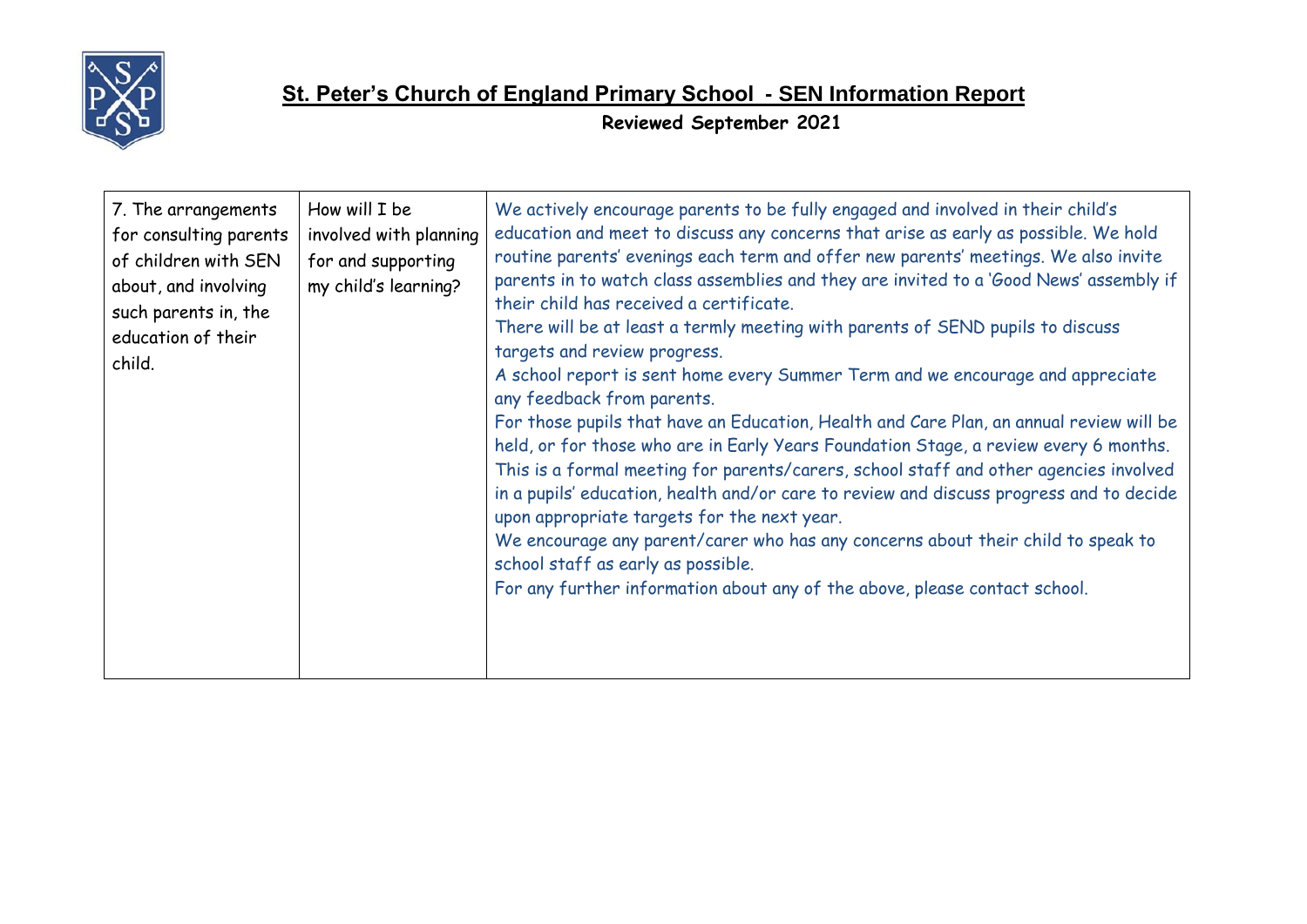| 8. The arrangements<br>for consulting young<br>people with SEN<br>about, and involving<br>them in, their<br>education. |
|------------------------------------------------------------------------------------------------------------------------|
|------------------------------------------------------------------------------------------------------------------------|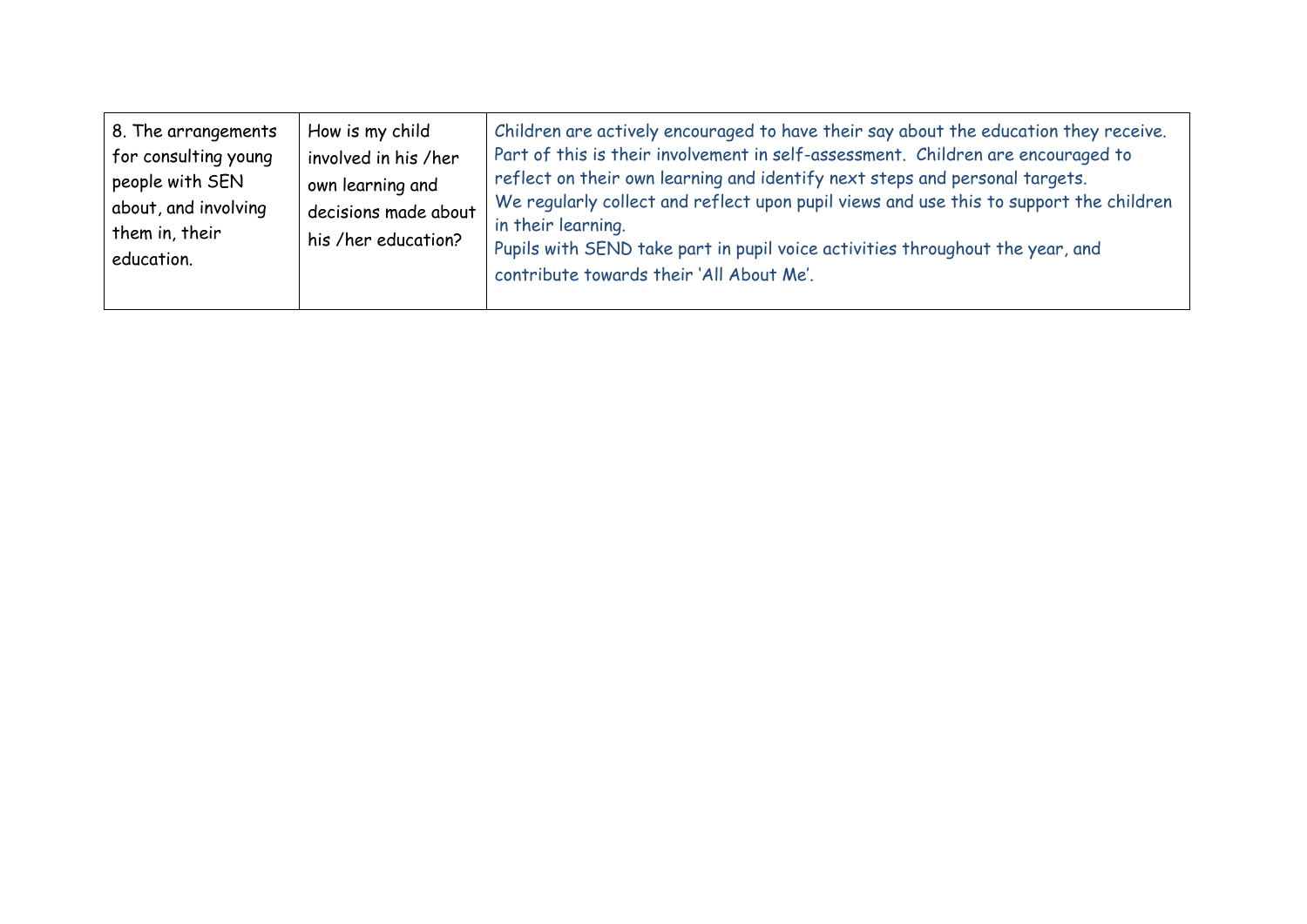

#### **St. Peter's Church of England Primary School - SEN Information Report**

**Reviewed September 2021**

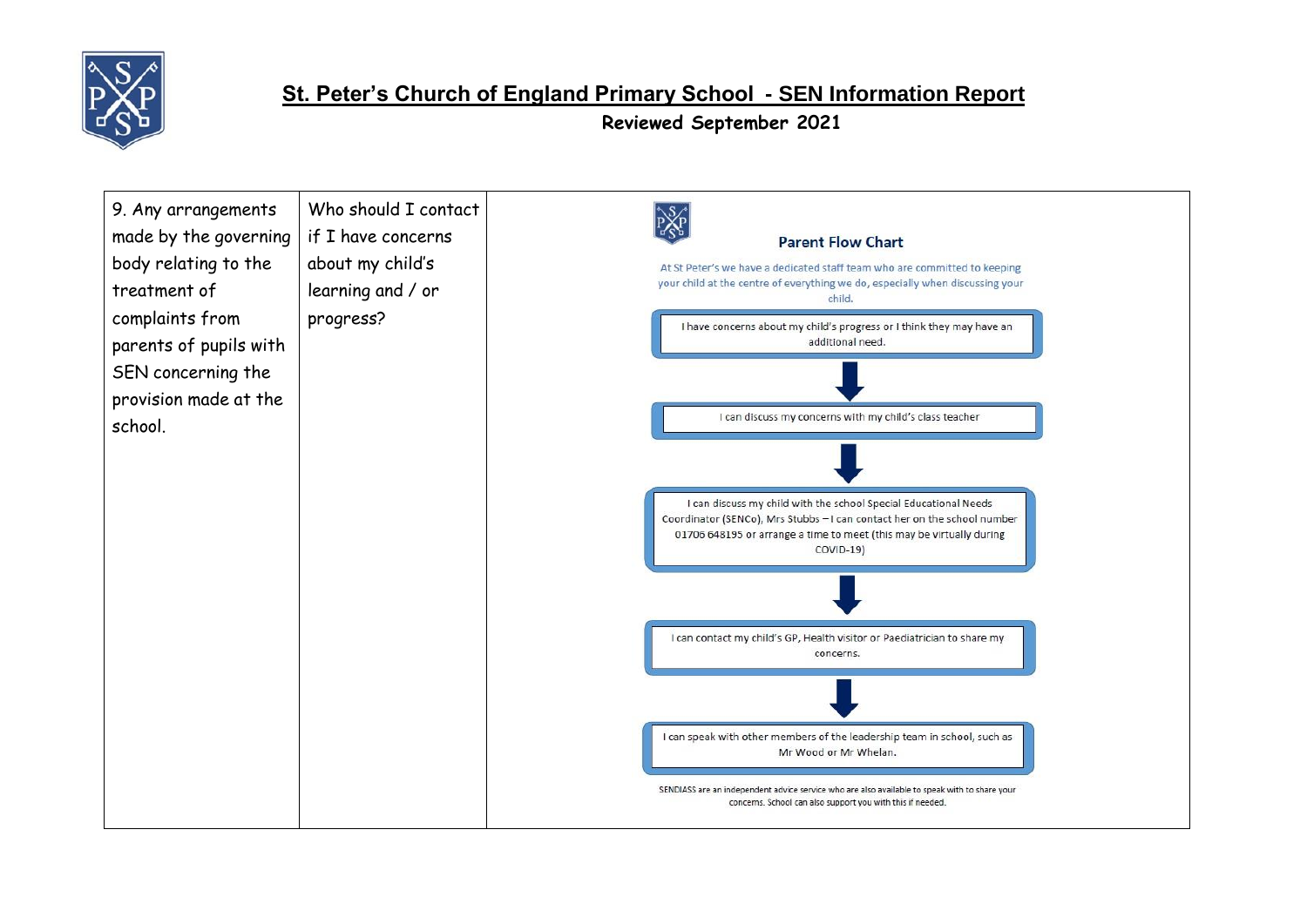| Your first step should be to talk with your child's class teacher. If you continue to<br>have concerns, you should contact Leanne Stubbs, SENDCo. If this still doesn't<br>resolve your concerns, you should make an appointment to see the Headteacher. If<br>the matter is not resolved you should follow the school's complaints procedure which |
|-----------------------------------------------------------------------------------------------------------------------------------------------------------------------------------------------------------------------------------------------------------------------------------------------------------------------------------------------------|
| is available on the school website or from the school office.                                                                                                                                                                                                                                                                                       |

| 10. How the governing<br>body involves other<br>bodies, including<br>health and social<br>services bodies, LA<br>support services and<br>voluntary<br>organisations, in<br>meeting the needs of<br>pupils with SEN and in<br>supporting the<br>families of such pupils. | Who else provides<br>services in school for<br>children with SEN or<br>disabilities? | The range of agencies and support services school work with include, but are not<br>limited to:<br><b>Educational Psychology Service</b><br>The Acute and Ongoing Needs team (CAONS) - including key services such as Speech<br>and Language Therapy (SALT), Occupational Therapy, Physiotherapy, Child<br>Development Team.<br>Rochdale Additional Needs Service (RANS) - Team for Autism and Communication<br>(TASC), Talk to Learn Team (TTL), Visually Impaired Team, Hearing Impaired Team,<br>Physical Disabilities team.<br>Healthy Young Minds (previously known as CAMHS)<br>School Health Team/ School Nursing Team.<br><b>Early Help Team</b> |
|-------------------------------------------------------------------------------------------------------------------------------------------------------------------------------------------------------------------------------------------------------------------------|--------------------------------------------------------------------------------------|----------------------------------------------------------------------------------------------------------------------------------------------------------------------------------------------------------------------------------------------------------------------------------------------------------------------------------------------------------------------------------------------------------------------------------------------------------------------------------------------------------------------------------------------------------------------------------------------------------------------------------------------------------|
|-------------------------------------------------------------------------------------------------------------------------------------------------------------------------------------------------------------------------------------------------------------------------|--------------------------------------------------------------------------------------|----------------------------------------------------------------------------------------------------------------------------------------------------------------------------------------------------------------------------------------------------------------------------------------------------------------------------------------------------------------------------------------------------------------------------------------------------------------------------------------------------------------------------------------------------------------------------------------------------------------------------------------------------------|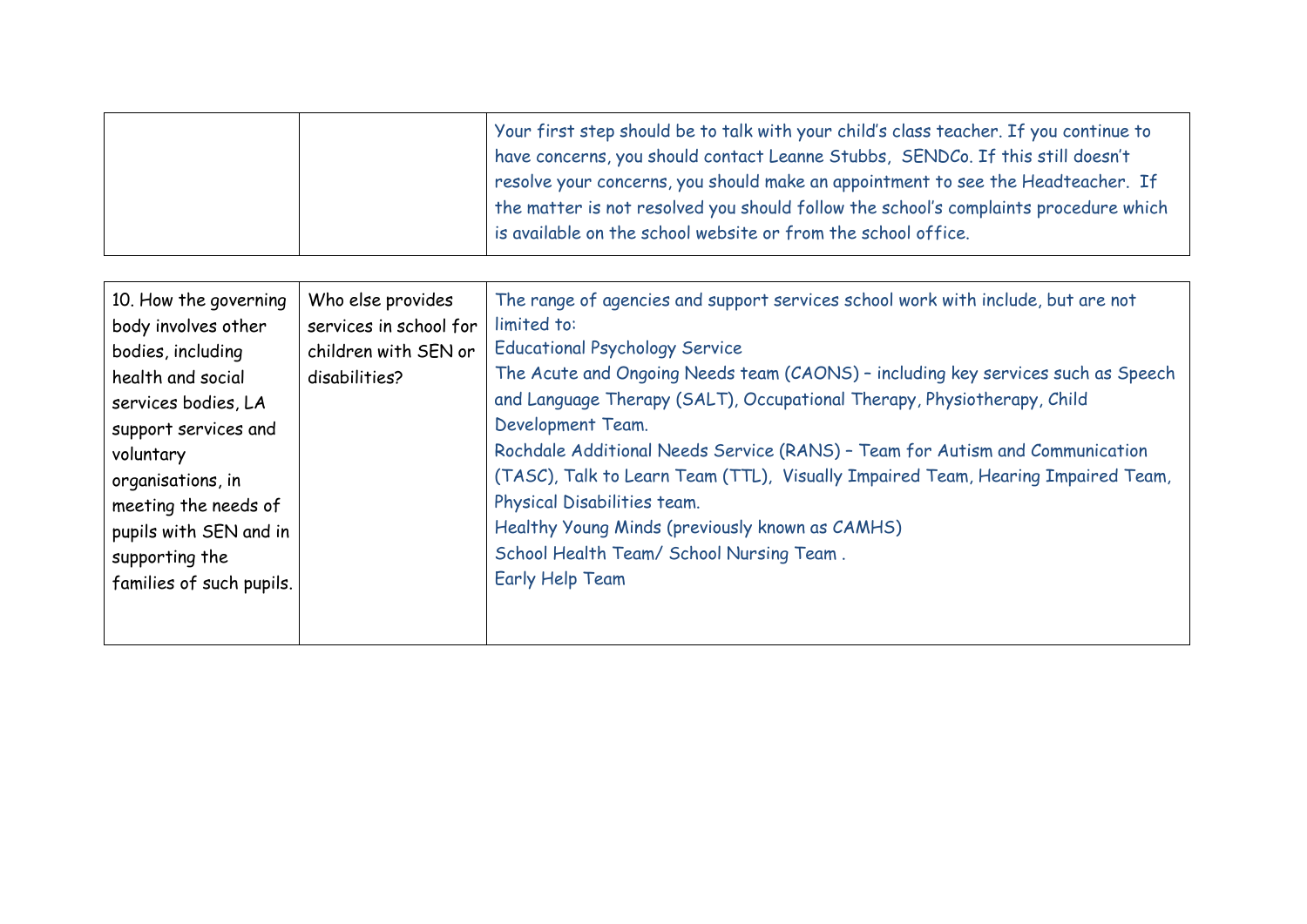

| 11. The contact<br>details of support<br>services for the<br>parents of pupils with<br>SEN, including those<br>for arrangements<br>made in accordance<br>with clause 32. | Who should I<br>contact to find out<br>about other support              | Contact Mrs Leanne Stubbs, Special Educational Needs and Disabilities Coordinator<br>(SENDCo), look on the Rochdale Local Offer Website, look on our school website<br>under the 'SEND' section. |
|--------------------------------------------------------------------------------------------------------------------------------------------------------------------------|-------------------------------------------------------------------------|--------------------------------------------------------------------------------------------------------------------------------------------------------------------------------------------------|
|                                                                                                                                                                          | for parents and<br>families of children<br>with SEN or<br>disabilities? | https://www.ourrochdale.org.uk/kb5/rochdale/directory/results.page?<br>http://www.stpetersce.rochdale.sch.uk/page/special-educational-needs/10610                                                |
|                                                                                                                                                                          |                                                                         |                                                                                                                                                                                                  |